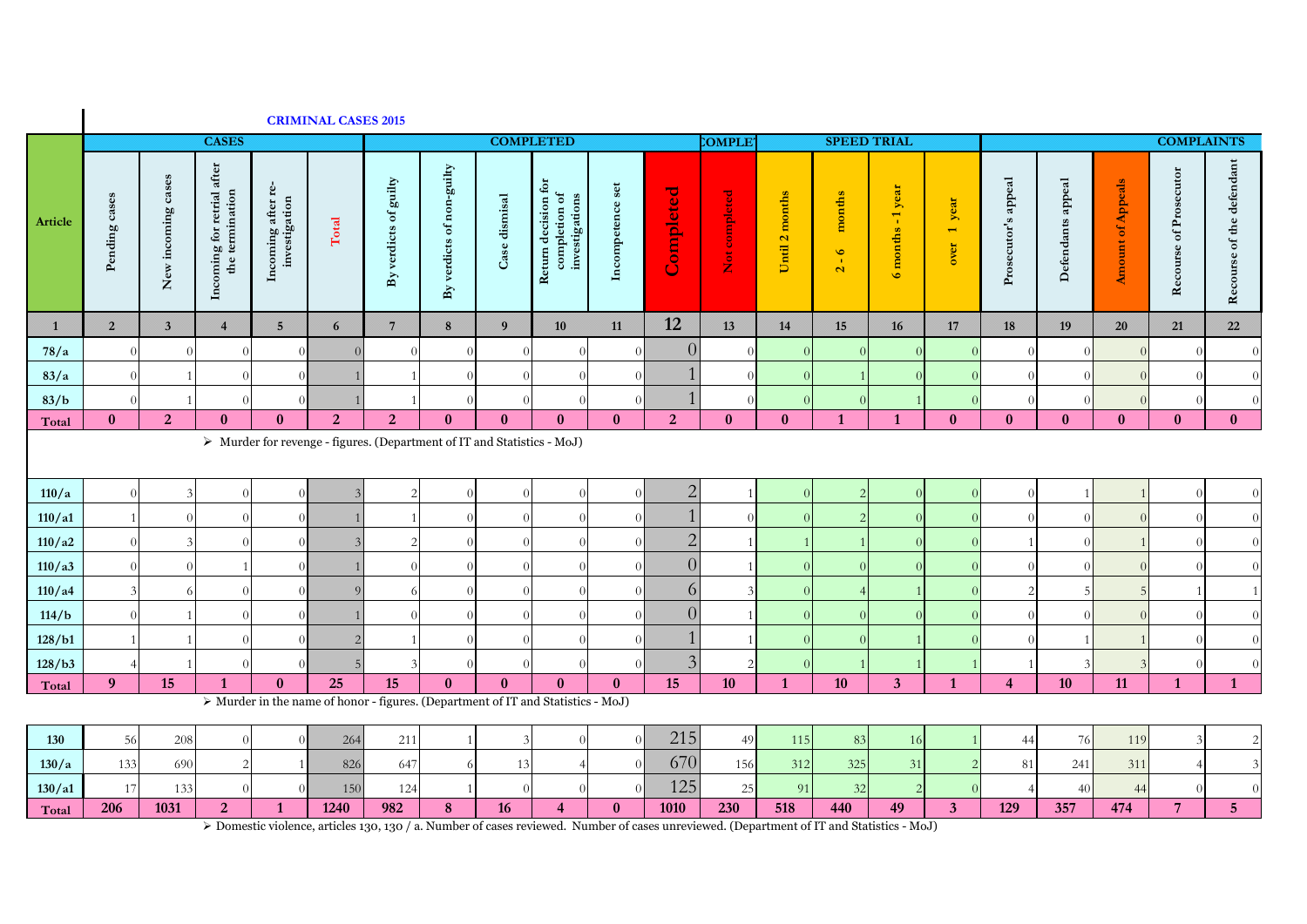|         |                    | By judgment |                 |                                  |        |             | From convicted                |           |                                               |     |                  |               |                   | <b>Sentence Term</b> |                    |                          |       |    |    |                                     |
|---------|--------------------|-------------|-----------------|----------------------------------|--------|-------------|-------------------------------|-----------|-----------------------------------------------|-----|------------------|---------------|-------------------|----------------------|--------------------|--------------------------|-------|----|----|-------------------------------------|
| Article | Convicted Innocent |             | <b>Dismisse</b> | <b>Amount</b><br>- of<br>$1+2+3$ | Female | recidivists | Recidivist<br>same<br>offense | education | Generally s for the Without Education By fine |     | Until 2<br>years | $2 - 5$ years | $5 - 10$<br>years | $10 - 25$<br>years   | $25 - 35$<br>years | Life<br>imprison<br>ment | Total |    |    | Convicted Innocent Dismissed Amount |
|         |                    |             |                 |                                  |        |             |                               |           |                                               | 1V. |                  | 12            |                   |                      | 15                 | ю                        |       | 19 | ΖU | 21                                  |
| 130     | 20 <sub>C</sub>    |             |                 | 210                              |        |             |                               |           | 193'                                          |     | 199              |               |                   |                      |                    |                          |       |    |    |                                     |
| 130/a   |                    |             | 16 L            | 693                              |        |             |                               | 26        | 66                                            |     | 557              |               |                   |                      |                    |                          |       |    |    |                                     |
| 130/a/1 | $\overline{4}$     |             |                 | 151                              |        |             |                               |           | 151                                           |     |                  |               |                   |                      |                    |                          |       |    |    |                                     |
| Total   | 1027               |             | 20              | 1054                             | 39     |             |                               | 43        | 1011                                          | 15  | 1003             |               |                   |                      |                    |                          | 1027  |    |    | 10                                  |

## **ANNUAL STATISTICAL EVIDENCE FOR CONVICTED PERSONS - 2015**

Domestic violence, articles 130, 130 / a. Number of cases by sentencing decisions? (Department of IT and Statistics - MoJ)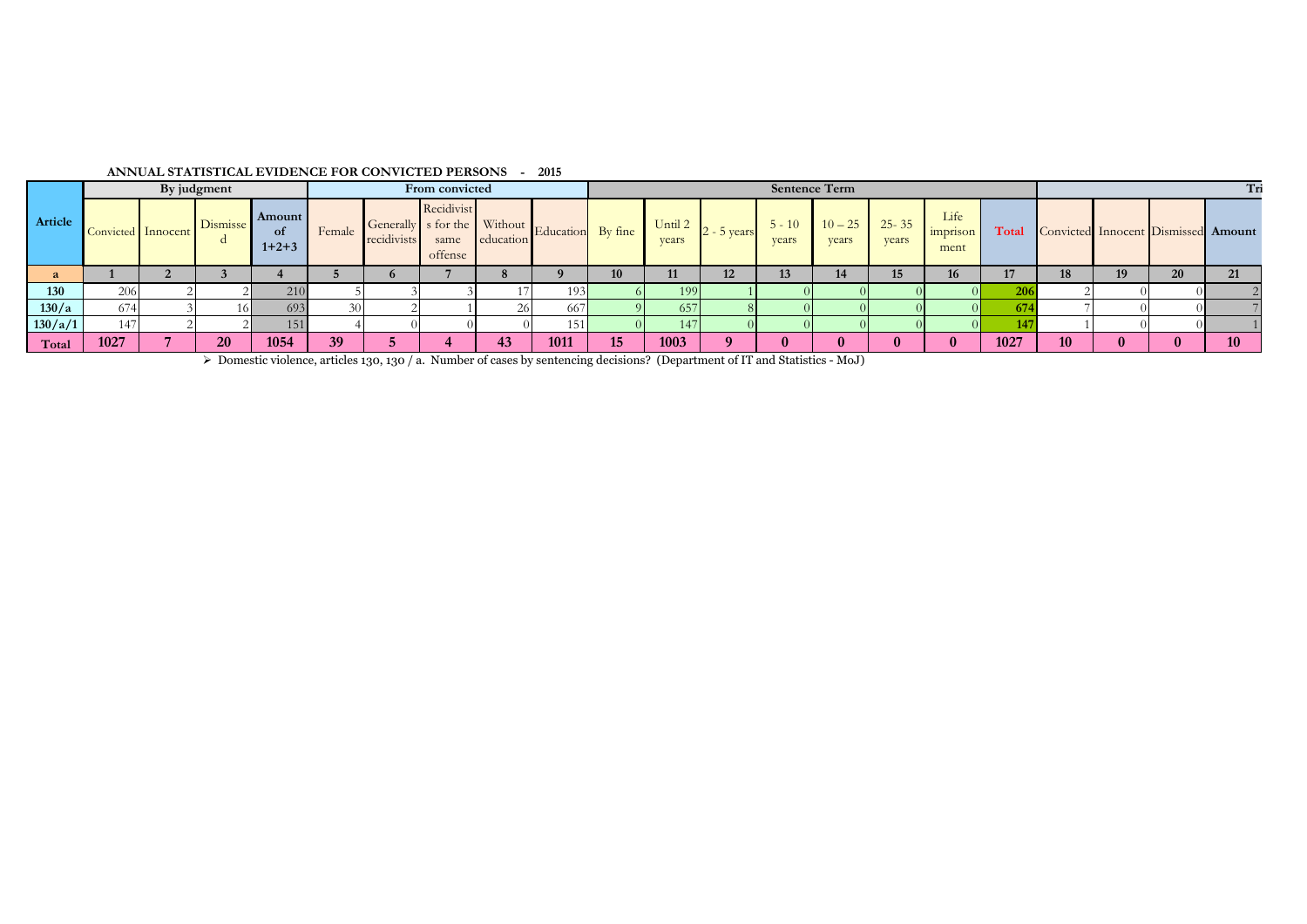|                    |                         |                          |                  |                      |                    | <b>CRIMINAL CLAIMS</b>               |                  |                                              |                       |                         |
|--------------------|-------------------------|--------------------------|------------------|----------------------|--------------------|--------------------------------------|------------------|----------------------------------------------|-----------------------|-------------------------|
| Amount of Recourse | <b>Total Complaints</b> | Remand in prison         | House Arrest     | Compulsary apperance | Arrest in absentia | Reassessment of security<br>measures | Property Bails   | Recognition of foreign<br>criminal decisions | Other criminal claims | Total                   |
| 23                 | 24                      | 25                       | 26               | 27                   | 28                 | 29                                   | 30               | 31                                           | 32                    | 33                      |
| $\overline{0}$     | $\overline{0}$          | $\overline{0}$           | $\theta$         | $\overline{0}$       | $\overline{0}$     | $\boldsymbol{0}$                     | $\overline{0}$   | $\theta$                                     | $\overline{0}$        | $\boldsymbol{0}$        |
| $\overline{0}$     | $\overline{0}$          | $\mathbf{1}$             | $\theta$         | $\boldsymbol{0}$     | $\overline{0}$     | $\boldsymbol{0}$                     | $\overline{0}$   | $\theta$                                     | $\sqrt{2}$            | $\mathfrak z$           |
| $\boldsymbol{0}$   | $\overline{0}$          | $\theta$                 | $\theta$         | $\boldsymbol{0}$     | $\boldsymbol{0}$   | $\overline{0}$                       | $\boldsymbol{0}$ | $\overline{0}$                               | $\boldsymbol{0}$      | $\boldsymbol{0}$        |
| $\bf{0}$           | $\boldsymbol{0}$        | $\mathbf{1}$             | $\bf{0}$         | $\bf{0}$             | $\bf{0}$           | $\boldsymbol{0}$                     | $\boldsymbol{0}$ | $\boldsymbol{0}$                             | $\overline{2}$        | $\overline{\mathbf{3}}$ |
| $\boldsymbol{0}$   | $\mathbf{1}$            | 18                       | $\boldsymbol{0}$ | $\boldsymbol{0}$     | $\boldsymbol{0}$   | $\boldsymbol{0}$                     | $\boldsymbol{0}$ | $\boldsymbol{0}$                             | $\boldsymbol{0}$      | $18\,$                  |
| $\overline{0}$     | $\overline{0}$          | $\overline{0}$           | $\theta$         | $\boldsymbol{0}$     | $\overline{0}$     | $\overline{0}$                       | $\overline{0}$   | $\overline{0}$                               | $\boldsymbol{0}$      | $\boldsymbol{0}$        |
| $\overline{0}$     | $\mathbf{1}$            | $\overline{\phantom{a}}$ | $\boldsymbol{0}$ | $\boldsymbol{0}$     | $\boldsymbol{0}$   | $\overline{0}$                       | $\overline{0}$   | $\boldsymbol{0}$                             | $\mathbf{1}$          | $\,8\,$                 |
| $\overline{0}$     | $\overline{0}$          | $\overline{0}$           | $\boldsymbol{0}$ | $\boldsymbol{0}$     | $\overline{0}$     | $\overline{0}$                       | $\boldsymbol{0}$ | $\theta$                                     | $\overline{0}$        | $\boldsymbol{0}$        |
| $\mathbf{1}$       | $\overline{5}$          | 11                       | $\boldsymbol{0}$ | $\boldsymbol{0}$     | $\boldsymbol{0}$   | $\boldsymbol{0}$                     | $\overline{0}$   | $\boldsymbol{0}$                             | $\boldsymbol{0}$      | 11                      |
| $\boldsymbol{0}$   | $\overline{0}$          | $\mathbf{1}$             | $\boldsymbol{0}$ | $\boldsymbol{0}$     | $\theta$           | $\overline{0}$                       | $1\,$            | $\overline{0}$                               | $\boldsymbol{0}$      | $\overline{c}$          |
|                    |                         |                          |                  |                      |                    |                                      |                  |                                              |                       |                         |
| $\overline{0}$     | $\mathbf{1}$            | $\overline{4}$           | $\theta$         | $\boldsymbol{0}$     | $\overline{0}$     | $\overline{0}$                       | $\overline{0}$   | $\theta$                                     | $\overline{0}$        | $\overline{4}$          |
| $\boldsymbol{0}$   | $\overline{\mathbf{3}}$ | 8                        | $\overline{0}$   | $\boldsymbol{0}$     | $\boldsymbol{0}$   | $\overline{0}$                       | $\overline{0}$   | $\overline{0}$                               | $\boldsymbol{0}$      | $\,8\,$                 |

| -<br>$\overline{C}$ | 124 | 114    |    | 42  |    |        | 10h | 187 |
|---------------------|-----|--------|----|-----|----|--------|-----|-----|
| $\overline{ }$      | 316 | 358    | 15 | 78  | 30 | ⌒<br>- | 26  | 512 |
| UΙ                  | 44  | $\sim$ |    | 18  |    |        |     | 56  |
| 12                  | 484 | 509    | 21 | 138 | 36 |        | 50  | 755 |